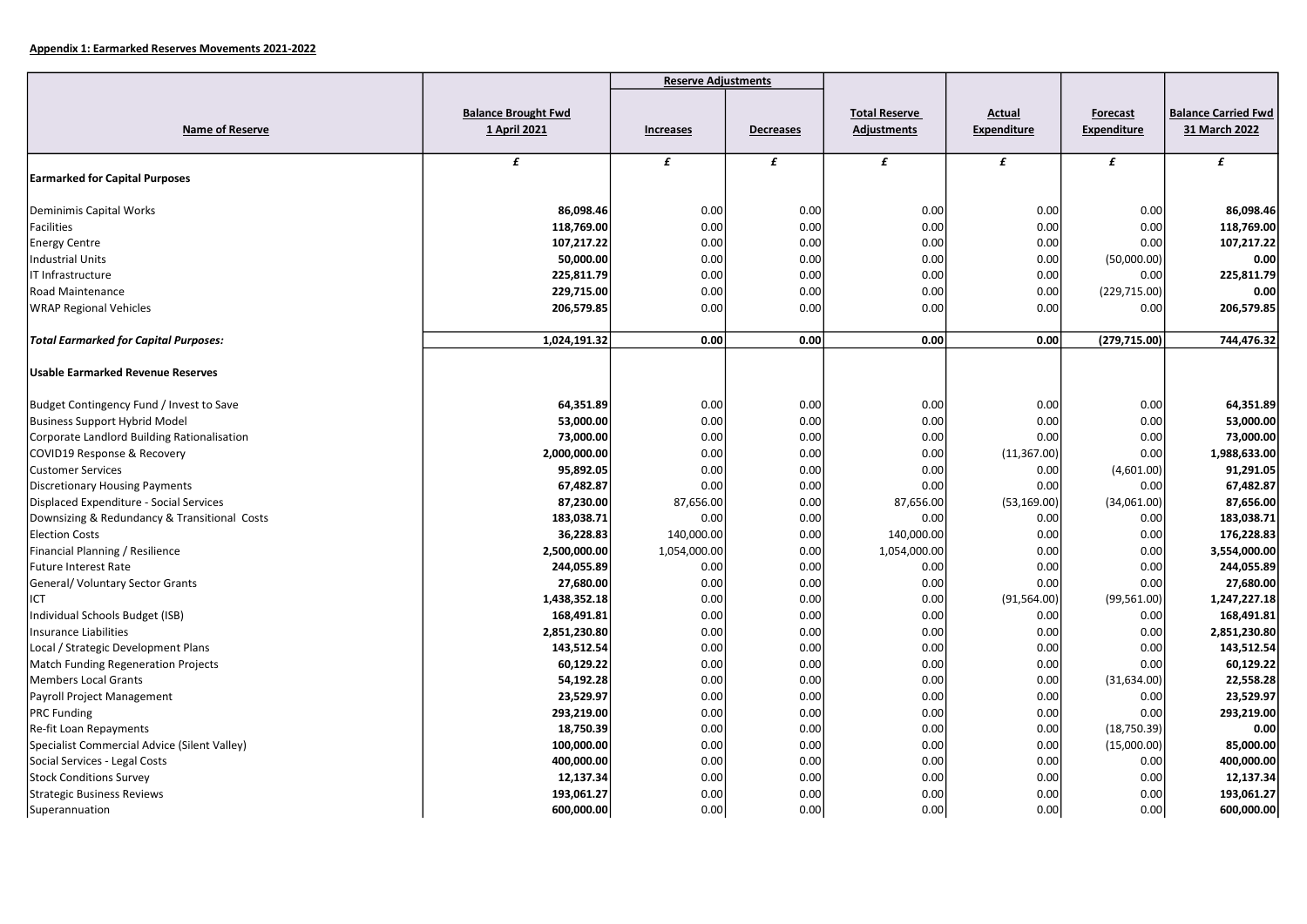|                                                                |                                            | <b>Reserve Adjustments</b> |                  |                                            |                                     |                                       |                                             |
|----------------------------------------------------------------|--------------------------------------------|----------------------------|------------------|--------------------------------------------|-------------------------------------|---------------------------------------|---------------------------------------------|
| <b>Name of Reserve</b>                                         | <b>Balance Brought Fwd</b><br>1 April 2021 | Increases                  | <b>Decreases</b> | <b>Total Reserve</b><br><b>Adjustments</b> | <b>Actual</b><br><b>Expenditure</b> | <b>Forecast</b><br><b>Expenditure</b> | <b>Balance Carried Fwd</b><br>31 March 2022 |
|                                                                | £                                          | £                          | £                | £                                          | £                                   | £                                     | £                                           |
| Taxation                                                       | 133,913.08                                 | 0.00                       | 0.00             | 0.00                                       | (3,320.00)                          | 0.00                                  | 130,593.08                                  |
| <b>Technology Park Feasability Study</b>                       | 26,017.00                                  | 0.00                       | 0.00             | 0.00                                       | 0.00                                | 0.00                                  | 26,017.00                                   |
| Test, Trace, Protect Service                                   | 77,944.86                                  | 0.00                       | 0.00             | 0.00                                       | (77, 944.86)                        | 0.00                                  | 0.00                                        |
| <b>Transport Oncost</b>                                        | 147,470.00                                 | 0.00                       | 0.00             | 0.00                                       | 0.00                                | 0.00                                  | 147,470.00                                  |
| <b>Waste Services</b>                                          | 120,000.00                                 | 0.00                       | 0.00             | 0.00                                       | 0.00                                | 0.00                                  | 120,000.00                                  |
| <b>Winter Maintenace</b>                                       | 200,000.00                                 | 0.00                       | 0.00             | 0.00                                       | 0.00                                | 0.00                                  | 200,000.00                                  |
| <b>Total Usable Earmarked Revenue Reserves:</b>                | 12,493,911.98                              | 1,281,656.00               | 0.00             | 1,281,656.00                               | (237, 364.86)                       | (203, 607.39)                         | 13,334,595.73                               |
| <b>Unusable Earmarked Revenue Reserves</b>                     |                                            |                            |                  |                                            |                                     |                                       |                                             |
| <b>Building Control Fees</b>                                   | 75,868.68                                  | 0.00                       | 0.00             | 0.00                                       | (38, 461.00)                        | (19, 101.00)                          | 18,306.68                                   |
| Cardiff Capital Region City Deal                               | 136,361.00                                 | 0.00                       | 0.00             | 0.00                                       | 0.00                                | 0.00                                  | 136,361.00                                  |
| Deposits and Bonds                                             | 3,200.00                                   | 0.00                       | 0.00             | 0.00                                       | 0.00                                | 0.00                                  | 3,200.00                                    |
| Land & Property Charges (Social Services)                      | 161,954.55                                 | 0.00                       | 0.00             | 0.00                                       | 0.00                                | 0.00                                  | 161,954.55                                  |
| <b>LMS Balances</b>                                            | 3,681,671.49                               | 0.00                       | 0.00             | 0.00                                       | 0.00                                | 0.00                                  | 3,681,671.49                                |
| Section 106 Agreements                                         | 191,988.51                                 | 0.00                       | 0.00             | 0.00                                       | 0.00                                | 0.00                                  | 191,988.51                                  |
| <b>SEW Adoption Collaboration</b>                              | 708,973.95                                 | 0.00                       | 0.00             | 0.00                                       | 0.00                                | 0.00                                  | 708,973.95                                  |
| Social Services - Gwent Regional Development (SP)              | 43,330.60                                  | 0.00                       | 0.00             | 0.00                                       | (17, 143.83)                        | 0.00                                  | 26,186.77                                   |
| Workforce Development Collaboration                            | 207,516.16                                 | 0.00                       | 0.00             | 0.00                                       | 0.00                                | 0.00                                  | 207,516.16                                  |
| <b>Total Unusable Earmarked Revenue Reserves:</b>              | 5,210,864.94                               | 0.00                       | 0.00             | 0.00                                       | (55,604.83)                         | (19, 101.00)                          | 5,136,159.11                                |
| <b>Revenue Grants and Contributions Unapplied</b>              |                                            |                            |                  |                                            |                                     |                                       |                                             |
| All Age School Forum                                           | 100,000.00                                 | 0.00                       | 0.00             | 0.00                                       | 0.00                                | 0.00                                  | 100,000.00                                  |
| Aneurin Bevan Health Board - Education                         | 18,225.89                                  | 0.00                       | 0.00             | 0.00                                       | 0.00                                | 0.00                                  | 18,225.89                                   |
| Community Safety & CCTV                                        | 45,895.66                                  | 0.00                       | 0.00             | 0.00                                       | (11,663.00)                         | 0.00                                  | 34,232.66                                   |
| Contribution to Crematorium Infrastructure Works               | 63,000.00                                  | 0.00                       | 0.00             | 0.00                                       | 0.00                                | 0.00                                  | 63,000.00                                   |
| Early Action Together Programme                                | 31,903.29                                  | 0.00                       | 0.00             | 0.00                                       | (19, 378.74)                        | (12,524.55)                           | 0.00                                        |
| Early Years Grant                                              | 279,057.24                                 | 19,220.59                  | 0.00             | 19,220.59                                  | 0.00                                | (73, 324.00)                          | 224,953.83                                  |
| <b>Education - Gypsy Travellers</b>                            | 21,028.42                                  | 0.00                       | 0.00             | 0.00                                       | 0.00                                | 0.00                                  | 21,028.42                                   |
| Flood Risk Management                                          | 132,729.00                                 | 0.00                       | 0.00             | 0.00                                       | 0.00                                | 0.00                                  | 132,729.00                                  |
| <b>Homelessness Transitional Funding</b>                       | 55,463.57                                  | 0.00                       | 0.00             | 0.00                                       | 0.00                                | (4,467.85)                            | 50,995.72                                   |
| Individual Electoral Register                                  | 103,745.13                                 | 0.00                       | 0.00             | 0.00                                       | 0.00                                | 0.00                                  | 103,745.13                                  |
| LEA / ALN Grant                                                | 168,729.16                                 | 0.00                       | 0.00             | 0.00                                       | 0.00                                | 0.00                                  | 168,729.16                                  |
| <b>Participatory Budget</b>                                    | 100,000.00                                 | 0.00                       | 0.00             | 0.00                                       | (100,000.00)                        | 0.00                                  | 0.00                                        |
| Period Poverty                                                 | 12,796.05                                  | 0.00                       | 0.00             | 0.00                                       | 0.00                                | 0.00                                  | 12,796.05                                   |
| Planning WAG Grant - Planning Committee                        | 2,103.66                                   | 0.00                       | 0.00             | 0.00                                       | 0.00                                | 0.00                                  | 2,103.66                                    |
| Regen General Contributions Unapplied (Town Centre Management) | 65,621.25                                  | 0.00                       | 0.00             | 0.00                                       | 0.00                                | 0.00                                  | 65,621.25                                   |
| <b>Rights of Way Diversions</b>                                | 20,255.00                                  | 0.00                       | 0.00             | 0.00                                       | 0.00                                | 0.00                                  | 20,255.00                                   |
| <b>Scrutiny Development</b>                                    | 7,867.15                                   | 0.00                       | 0.00             | 0.00                                       | 0.00                                | 0.00                                  | 7,867.15                                    |